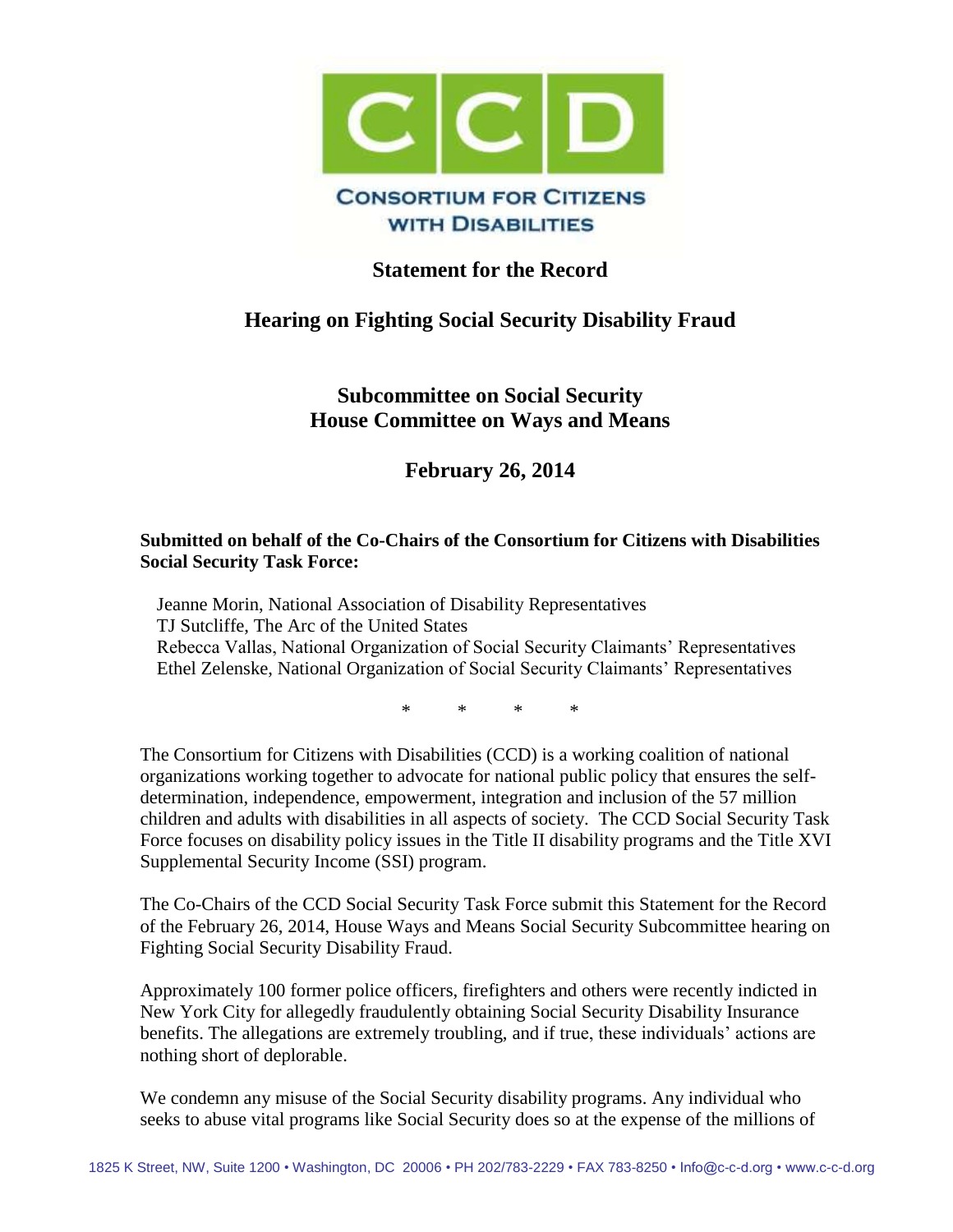disabled workers for whom benefits provide essential economic security -- and must be brought to justice.

We encourage anyone who suspects abuse of the Social Security disability programs to report it via Social Security's hotline 1-800-269-0271 or online at [www.oig.ssa.gov.](http://www.oig.ssa.gov/)

At the same time, we must take care not to paint Social Security's disability programs with the brush of the few who aim to defraud it, without putting them in the context of the millions of individuals who receive benefits appropriately and for whom Social Security is a vital lifeline.

Social Security's disability programs are a core component of our nation's Social Security system, which keeps millions of hardworking Americans and their families out of poverty. Extremely strict eligibility requirements mean that fewer than four in ten applicants are approved for disability benefits, even after all stages of appeal. Demonstrating eligibility requires extensive medical evidence, and many individuals are denied benefits despite significant disabilities and chronic illnesses. Benefits are modest but vital – averaging just over \$500 per month for Supplemental Security Income and approximately \$1,130 per month for Social Security Disability Insurance (SSDI). For many, disability benefits make it possible to secure stable housing and purchase food, life-sustaining medications, and other basic necessities. Disability benefits can be the difference between life and death for many Americans.

The SSDI program provides vital and much-needed economic security and access to health care for individuals whose impairments are so severe that they preclude substantial work. We recognize the importance of ensuring that Social Security disability payments are only made to people who are entitled to receive them and that the amount of the payments are accurate. The Social Security Administration (SSA) does a good job of ensuring that payments are accurate. Acting Commissioner Colvin pointed out in her testimony at the February 26, 2014 Subcommittee hearing that SSA has one of the lowest error rates in the government, with a less than 1% rate of inaccurate payments for the SSDI program. Although this low error rate is good compared to other government agencies and programs, we believe that more needs to be done to prevent overpayments and are concerned that recent appropriations decisions will undermine these efforts.

The co-chairs of the CCD Social Security Task Force strongly support the Social Security Fraud and Error Prevention Act of 2014 (H.R. 4090), introduced on February 26, 2014, by Subcommittee Ranking Member Becerra, and co-sponsored by Representatives Levin, Rangel, Doggett, Thompson, Crowley and Schwartz. H.R. 4090 would provide SSA with the tools it needs to prevent fraud before it happens, ensure that the agency has adequate administrative resources to implement critical safeguards, and expand the agency's authority to investigate and punish fraud. We support this approach to ensure program integrity and believe that it comports with CCD's Disability Program Reform Principles (available at [http://www.c-c-d.org/fichiers/CCD\\_Disability\\_Program\\_Reform\\_Principles3-2012.pdf\)](http://www.c-c-d.org/fichiers/CCD_Disability_Program_Reform_Principles3-2012.pdf) as well as CCD's longstanding positions, as set forth in previous testimony and statements for the record submitted to this Subcommittee.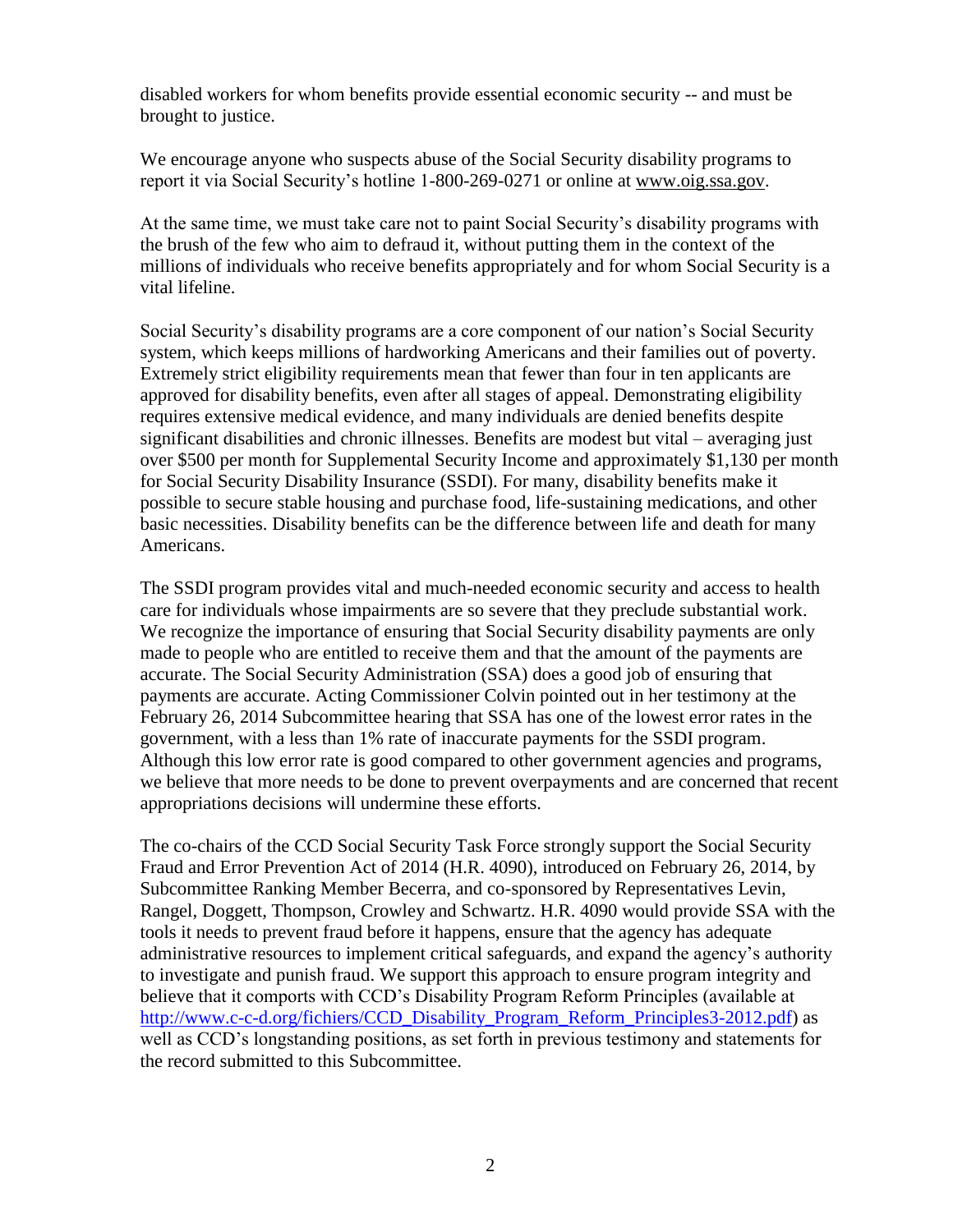### **SSA Requires Adequate Resources for Program Integrity**

SSA must have sufficient resources to meet the service needs of the public and ensure program integrity. SSA's administrative budget is only about 1.4 percent of benefits paid out each year. With the baby boomers entering retirement and their disability prone years, SSA is experiencing dramatic workload increases at a time of diminished funding and staff. For the two years prior to fiscal year (FY) 2014, Congress appropriated \$421 million less for SSA's program integrity efforts (such as medical and work continuing disability reviews and Title XVI redeterminations) than the Budget Control Act of 2011 (BCA) authorized. Over the three years prior to FY 2014, SSA received nearly \$1 billion less for its Limitation on Administrative Expenses (LAE) than the President's request, and lost over 11,000 employees since FY 2011.

We are encouraged that the recently enacted budget bill for FY 2014 includes full funding of the FY 2014 BCA level for SSA's program integrity reviews. This will allow SSA to significantly increase continuing disability reviews (CDRs).

Adequate LAE is essential to preventing service degradation and ensuring that SSA can provide timely and accurate payments and perform necessary program integrity work, including:

**• Disability claims processing.** Adequate resources support claims processing and disability determinations at the initial levels so that the correct decision can be made at the earliest point possible and unnecessary appeals can be avoided. Inadequate staffing at field offices and state Disability Determination Services (DDS) leads to increased workload at the hearing level. Disability claims may be less thoroughly developed, leading to incorrect denials of benefits and more appeals. Additionally, the significant progress made in recent years at the hearing level in reducing average wait times until hearings and shrinking the disability claims backlog has eroded due to the lack of needed resources.

**• Pre-effectuation and continuance reviews<sup>1</sup> of DDS determinations**. As required by the Social Security Act, SSA conducts pre-effectuation reviews of at least half of all DDS initial and reconsideration allowances for Title II (Social Security) and Title XVI (Supplemental Security Income) adult disability benefits. SSA also reviews a number of DDS Title II CDR determinations that result in continuation of benefits. For every dollar spent in FY 2011 on these reviews SSA estimates a lifetime savings of about \$11 in Title II and Title  $XVI$  benefits.<sup>2</sup>

**• Disability Determination Services quality review**. SSA has implemented multiple levels of quality review at the DDS level. For example, SSA requires all DDSs to have an internal quality assurance function, and also operates an Office of Quality Performance (OQP) which conducts quality assurance reviews of samples of initial and reconsideration determinations of the DDSs.

 $\overline{a}$ 

 $<sup>1</sup>$  "Pre-effectuation" refers to reviews conducted before benefits are authorized to be paid. Accordingly,</sup> "continuance reviews" and "post-effectuation reviews" are conducted after benefit authorization.

<sup>&</sup>lt;sup>2</sup> Social Security Administration, June 27, 2013, Annual Report on Social Security Pre-Effectuation Reviews of Favorable State Disability Determinations, Fiscal Year 2011.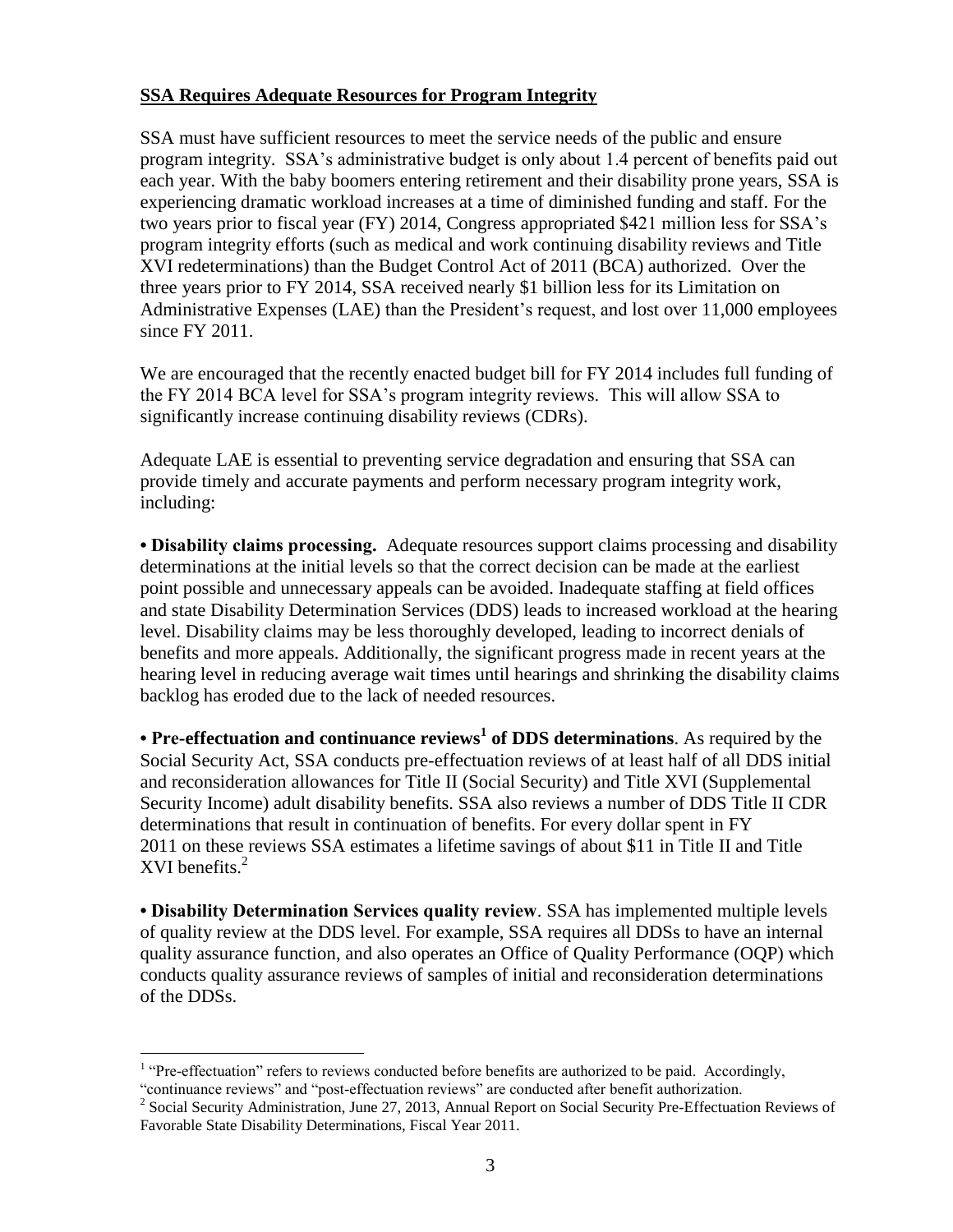**• Review of Administrative Law Judge (ALJ) decisions in a manner consistent with law.** While ALJs have qualified decisional independence, they are required to follow SSA laws, regulations and policies. SSA has implemented a quality review process for ALJ decisions. In FY 2011, the SSA Office of Disability Adjudication and Review (ODAR) established a new Quality Review (QR) initiative and opened four new Branches in the Office of Appellate Operations. The QR Branches review a computer-generated sample of unappealed favorable ALJ decisions (over 7,000 in FY 2012), pre-effectuation, and then refer cases to the Appeals Council for possible review. If the Appeals Council accepts review, it can remand or issue "corrective" decisions, which may involve changing the favorable ALJ decision to a "partially" favorable decision or to an unfavorable decision. There is also some posteffectuation review of ALJ decisions. While these ALJ decisions cannot be changed, posteffectuation review enables targeted examination of compliance with agency policies and policy guidance and additional training as needed to ensure high quality decision-making.

**• CDRs and redeterminations.** SSA is required by law to conduct CDRs in all cases where the beneficiary's condition is expected to improve, or where improvement is considered possible, to ensure that benefits are paid only as long as the individual remains eligible. SSA estimates that every \$1 spent on medical CDRs saves the federal government \$9, but reports a current backlog of 1.3 million CDRs. We are hopeful that the additional resources in the FY 2014 budget will allow SSA to significantly increase the number of medical and work CDRs and SSI redeterminations it is able to conduct. Work CDRs are discussed in more detail below.

**• Cooperative Disability Investigations (CDI).** SSA and the Office of the Inspector General (OIG) jointly established the CDI Program in 1998. Twenty-five CDI units across the U.S. investigate individual disability applicants and beneficiaries, as well as potential third parties who facilitate disability fraud. SSA or DDS personnel make referrals to a CDI unit for investigation, and CDI units also accept reports from the public via a toll-free telephone hotline and an online web form. Investigations uncovering fraud or attempted fraud can result in a denial, suspension, or termination of benefits, civil or criminal prosecution, and/or imposition of civil monetary penalties, and/or sanctions on claimant representatives for violation of SSA's ethical standards. Since the program's inception in FY 1998, CDI efforts have resulted in \$2.2 billion in projected savings to SSA's disability programs, with more than \$860 million just over the last three years, as Acting Commissioner Colvin noted in her testimony for this hearing.

#### **Delay in Processing Work CDRs Due to Inadequate Staffing Results in Significant Overpayments and Hurts People with Disabilities**

An SSDI beneficiary who goes to work is required to report his or her earnings to SSA so that a work CDR can be performed and benefits can be adjusted when appropriate. If the earnings report is processed in a timely manner, the benefits are adjusted and no overpayment results. However, if SSA lacks the staff to process earnings reports in a timely manner, the beneficiary is likely to receive an overpayment. The longer the delay in processing, the larger the overpayment will be. According to January 2012 testimony by Acting Commissioner Colvin before this Subcommittee,<sup>3</sup> SSA has allocated additional

 $\overline{a}$ <sup>3</sup> "Securing the Future of the Social Security Disability Insurance Program: Combating Waste, Fraud, and Abuse," Subcommittee on Social Security, House Committee on Ways and Means, January 24, 2012.